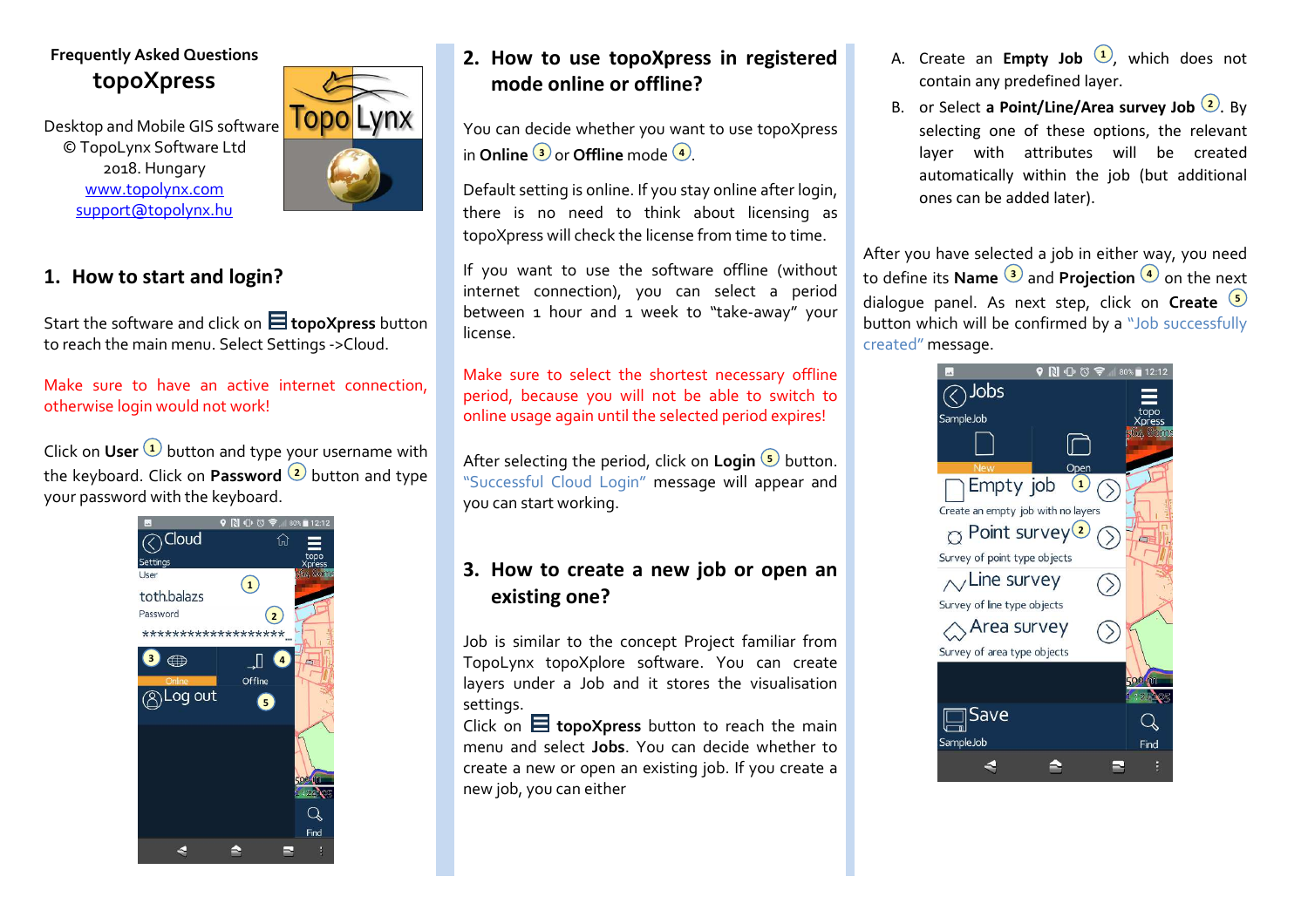

### **4. How to create a new layer or add an existing one?**

Click on  $\Xi$  topoXpress button to reach the main menu and select **Content**. Here you can decide whether to create a new or open an existing layer.

A. Select **New 1** to create a new layer and follow the instructions on the next dialogue panel: select **File format** and **Layer type** (Point, Line, Area) and click on **Create** button to define the layer's name and the directory to save it. Layer creation will be finished by clicking on **Save** button which will be confirmed by a "Layer successfully created"message.

B. Select **Add** 2 to add an existing layer to your job. Here you can define the type and the file format of the layer to be added. As next step, you can browse the relevant layers, select the one you wish to add and click on **Open Selected** button. You will see in the **Content**menu  $\bigcirc$  that the layer has been added.

Make sure to create at least one editable layer, otherwise the survey will not work!



#### **5. How to collect data?**

Make sure to set the type of positioning in Android System Settings. Go to **Location** menu and select positioning mode to "**Device only**".

 $\overline{\textbf{B}}$  that the layer has been added **the sum of the UP** vou have created a job, click on **Survey**  $\overline{\textbf{U}}$  button in the upper part of the screen. In the lower part, the data collection associated buttons appear. Click onSel.layer <sup>(2)</sup> and select the layer you wish to use for data collection. Then click on **Start** button to start **3** GNSS-based collection of geographical positions.

> While you are collecting geographical positions, you will be informed in the lower part of the screen about quality values such as PDOP, horizontal and vertical accuracy and number of satellites in view. If you click on this **Info** field  $\bullet$ , Skyplot menu will pop up where you can see more details about satellites.

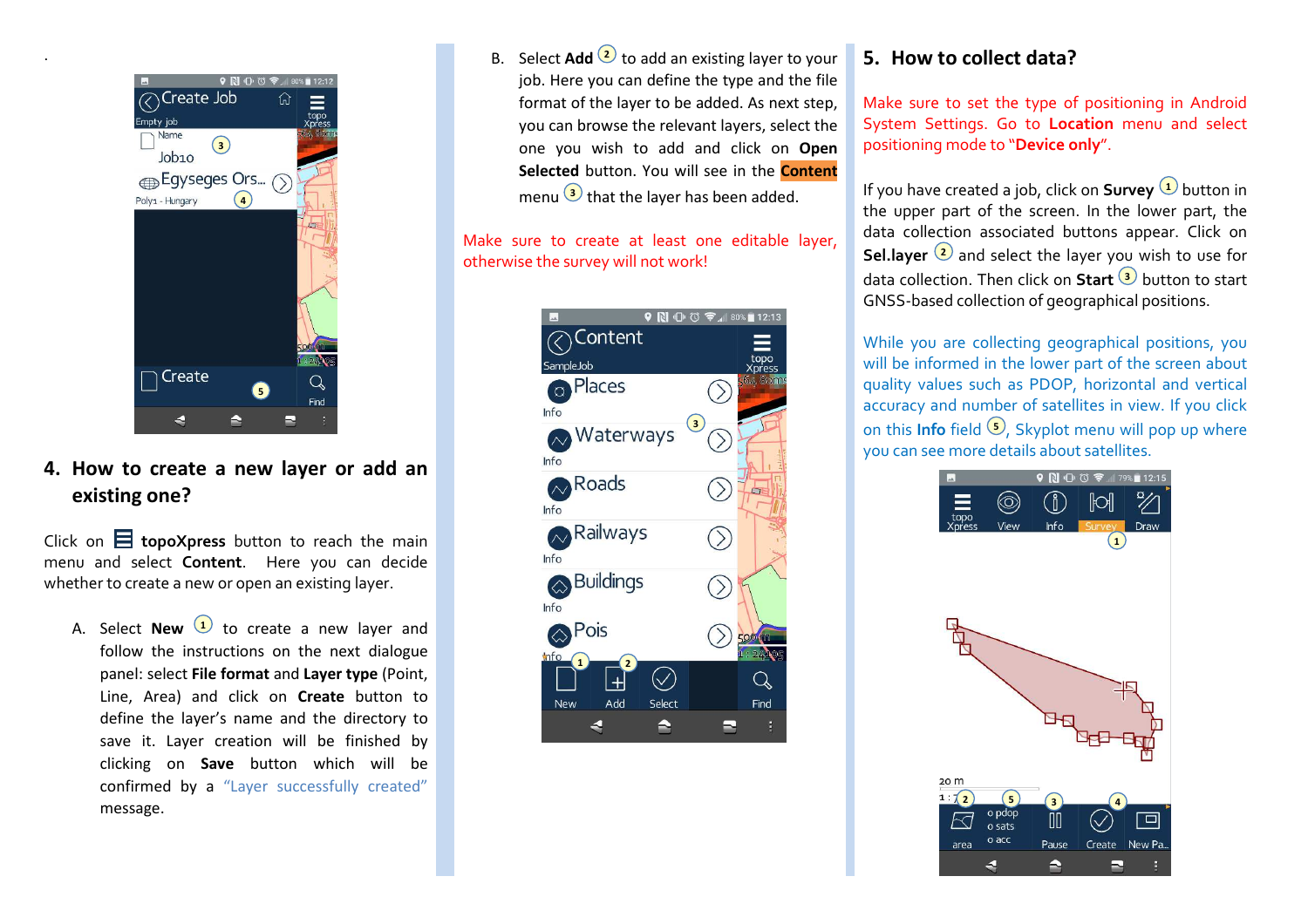

 button to define related descriptive data (attributes). After you have added all necessary attributes, select **Save** changes at the bottom. **4**

#### **6. How to set layer properties?**

If you select the **Content** menu in the main menu and click on the name of a layer, you will be informed about its properties. Here you will find  $4$  tabs to set General  $\bigcup$ , Style  $\bigcirc$ , Classification  $\bigcirc$  and Attributes **d** of the given layer.  $\qquad \qquad \qquad$  selected field  $\qquad \qquad \qquad$ 

![](_page_2_Figure_4.jpeg)

## **7. How to query and edit attributes of an element?**

Click on top **Info** button on the main screen to visualize info query tools in the lower part of the screen. Select **Point** tool and click on an element, or draw a **Line, Polygon**, then click on **Query** button to select elements and see their attributes. Click on a selected field  $\bigcup$  if you wish to modify its value.

Make sure to click on **Save changes**  $\mathcal Q$  after any modification, otherwise changes remain unsaved!

![](_page_2_Figure_8.jpeg)

Data structure and data fields of a vector layer can be modified in the **Content** menu by selecting a **layer** and its **Attribute** tab. Here you can review and modify the existing fields or add a new field.